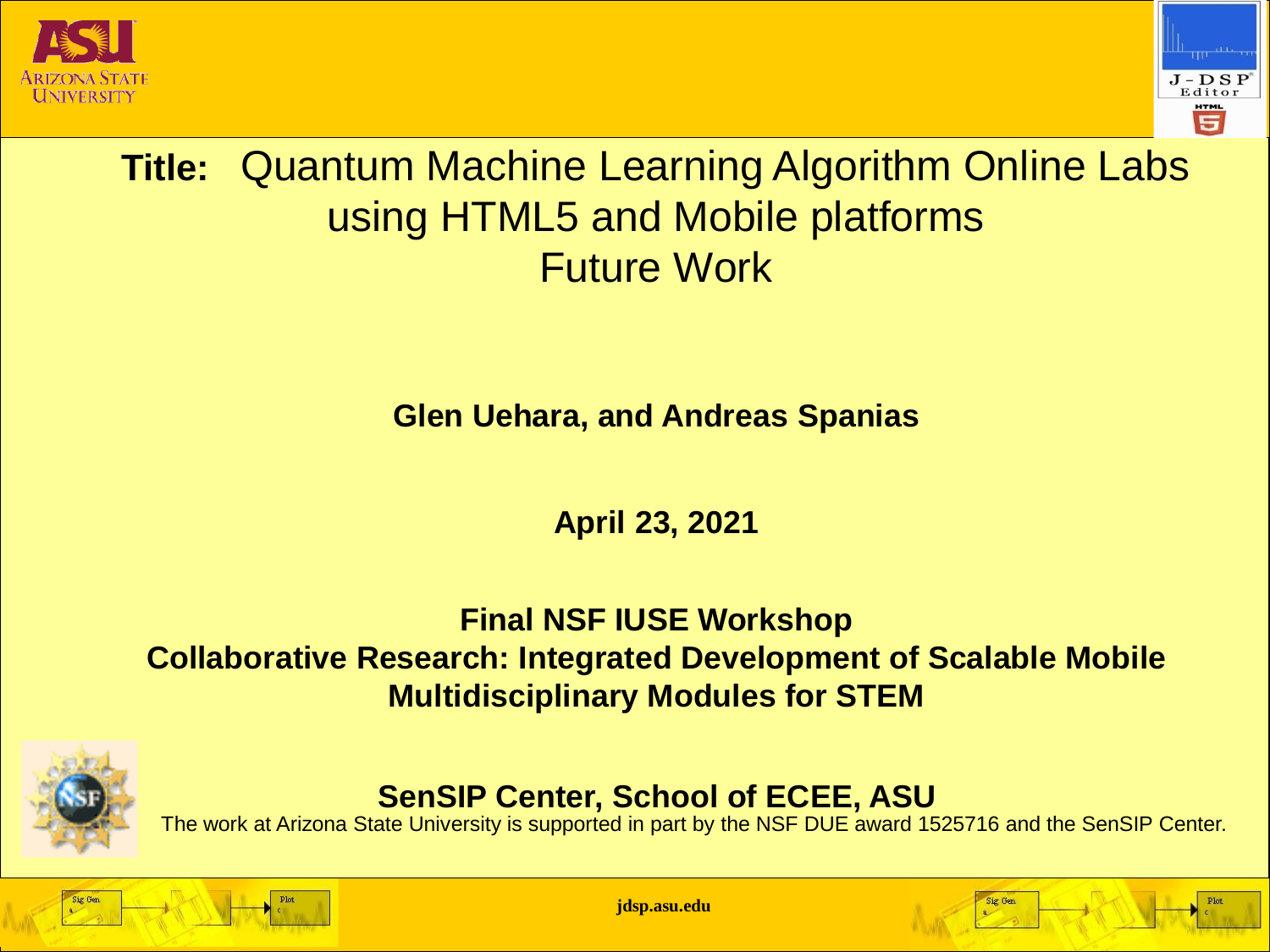



#### **Motivation**

- **Understand new Quantum Algorithm development.**
- **Requirements for online education.**
- **Ability to utilize single development tool to build classical and quantum systems**
	- **Allows students to switch and verify between the two**
- **Build basic understanding of Quantum Mechanics for algorithm development**
	- **Qubits, quantum circuits, Bloch sphere, linear algebra (quantum)**





Sig Gen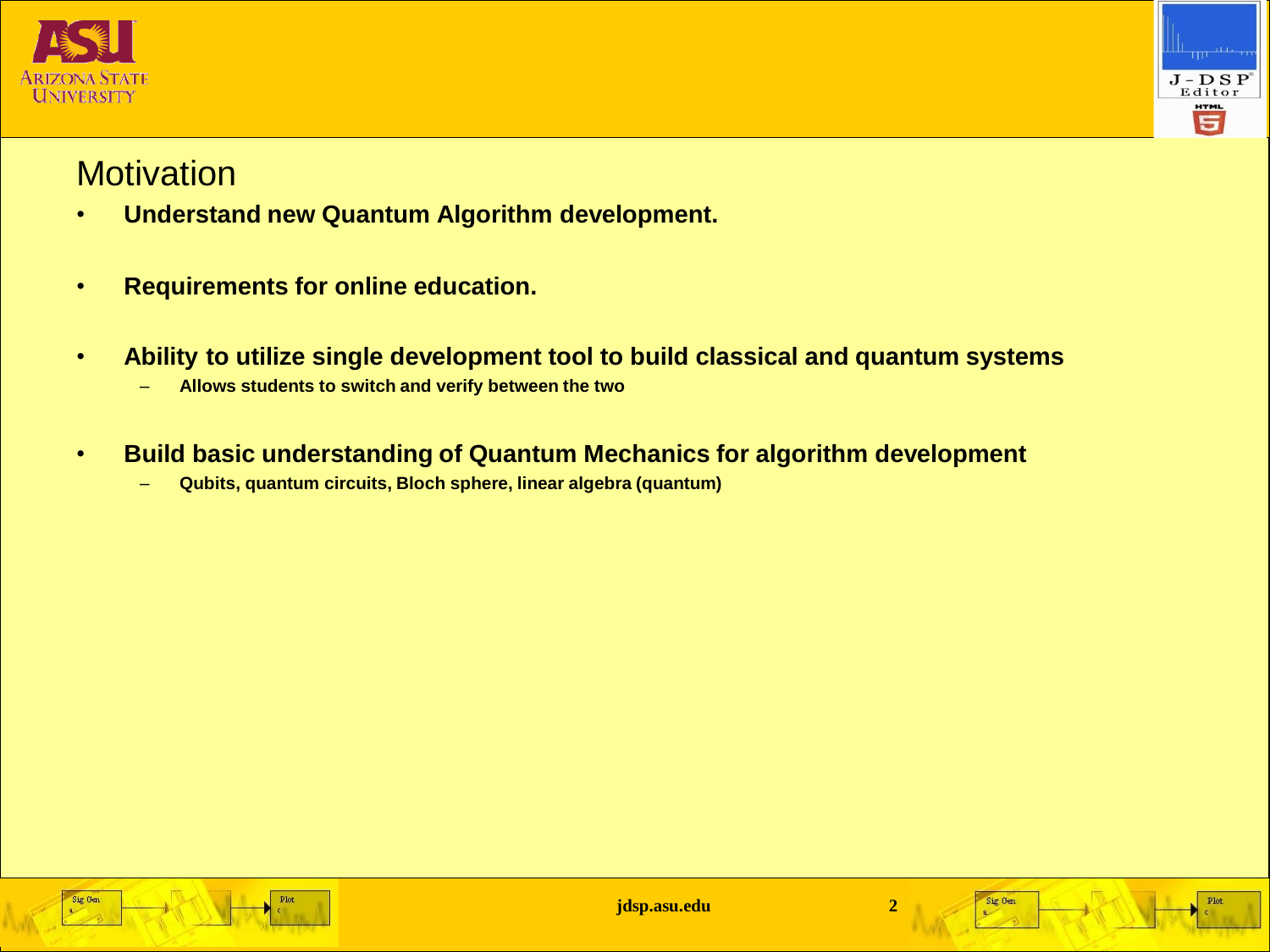

Sig Gen



## Quantum Circuit Design J-DSP

- **New method to develop quantum circuit**
- **Fundamentals for Quantum Algorithm development**
	- **Used to understand qubits, quantum gates and Bloch Sphere**
- **Ability to save new circuit to a module**

| File Edit View Help Demos<br><b>EXISTING FUNCTIONS</b><br><b>Basic Blocks</b><br>Delay SNR<br>Window Adder<br>Statistics                                               | $\vee$<br>Down Sampling Up Sampling Conv. Avg. Filter Median Filter |                                                                                                                                                    |                                  |
|------------------------------------------------------------------------------------------------------------------------------------------------------------------------|---------------------------------------------------------------------|----------------------------------------------------------------------------------------------------------------------------------------------------|----------------------------------|
| Sig. Gen.<br>SigGen(L)<br>Coeff.<br>_<br>Junction<br>$ 0\rangle$<br>Filter<br>$ 0\rangle$<br>FFT.<br>Freq-Resp<br>Plot<br>-<br>Plot <sub>2</sub><br><b>List Values</b> | $\blacktriangle$<br>$\mathsf{H}^-$<br>H<br>$\oplus$                 | Toolbox<br>$\triangle$<br>$\mathbf{H}_{\perp}$<br>()<br>$\mathbf{x}$<br>$\mathbf{Y}$<br>$\mathbf{z}$<br>$\mathcal{T}_\perp$<br>$\langle 1 \rangle$ |                                  |
| $ 0\rangle$                                                                                                                                                            | Shows the output<br><b>Bloch Sphere View</b>                        |                                                                                                                                                    |                                  |
| ${\bf Plot}$                                                                                                                                                           | jdsp.asu.edu                                                        | $\overline{\mathbf{3}}$                                                                                                                            | Sig Gen<br>Plot<br>$\rightarrow$ |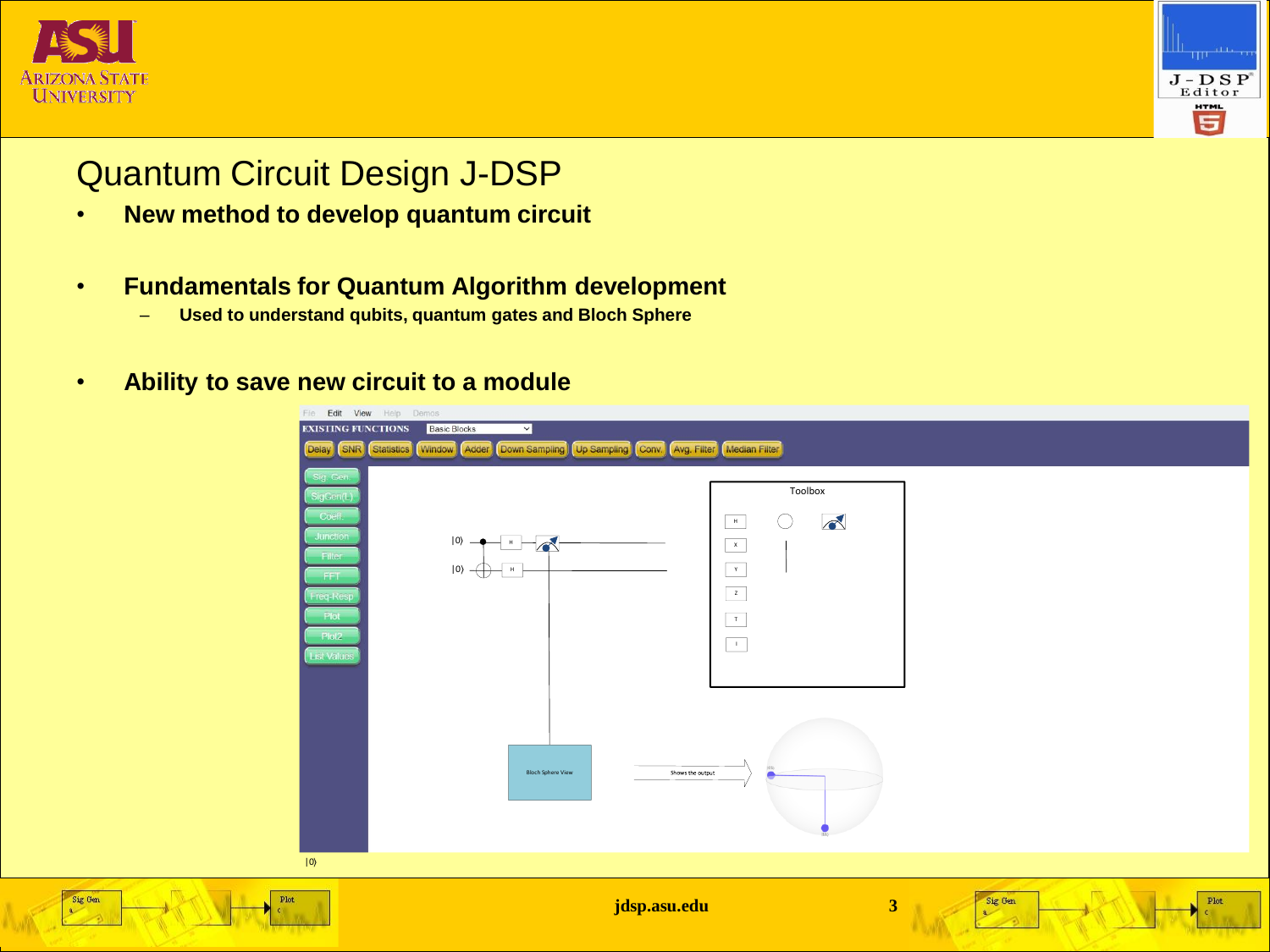

Sig Gen



#### Quantum Machine Learning Development

- **Students can quickly test existing quantum machine learning modules or develop new ones using quantum circuit design**
- **Easily test the system**
- **Add classical python module to create hybrid quantum-classical system (future)**

| File Edit View Help Demos                                 |                                          |
|-----------------------------------------------------------|------------------------------------------|
| <b>EXISTING FUNCTIONS</b> Machine Learning Blocks v       |                                          |
| Dataset K-Means Solar Simulator                           |                                          |
| Sig. Gen.                                                 |                                          |
| -<br>SigGen(L)                                            |                                          |
|                                                           |                                          |
| Coeff.<br>Junction                                        |                                          |
| —                                                         |                                          |
| Filter -                                                  | Dataset<br>QSVM<br>Result<br>Feature Map |
|                                                           | $-7$                                     |
|                                                           |                                          |
| Filler<br>FFT<br>Freq-Resp<br>Plot<br>Plot<br>List Values |                                          |
|                                                           |                                          |
|                                                           |                                          |
|                                                           |                                          |
|                                                           |                                          |
|                                                           |                                          |
|                                                           |                                          |
|                                                           |                                          |
|                                                           |                                          |
|                                                           |                                          |
|                                                           |                                          |
|                                                           |                                          |
|                                                           |                                          |
|                                                           |                                          |
|                                                           |                                          |
|                                                           |                                          |
|                                                           |                                          |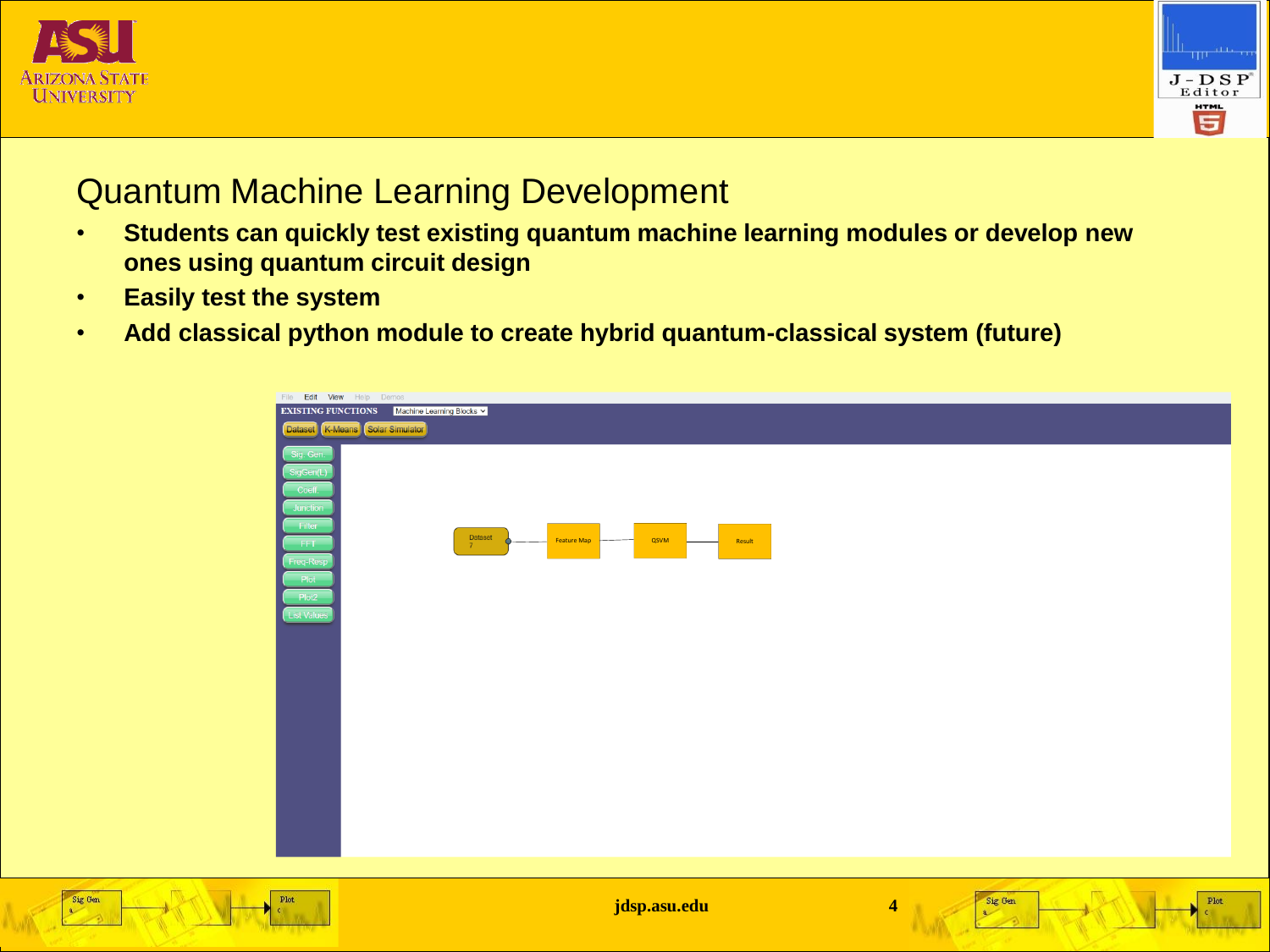



### Quantum Development Engine

- **Using open-source quantum development SDK base on python**
	- **Currently based on IBM Qiskit**
- **Allows integration into free Quantum Compute system from IBM or IonQ (ad-version 2021)**
- **Visual development of algorithm vs python code**
	- **Allows for faster validation of quantum circuits**
- **Any new open-source python package can be developed into a toolbox for integration into J-DSP**



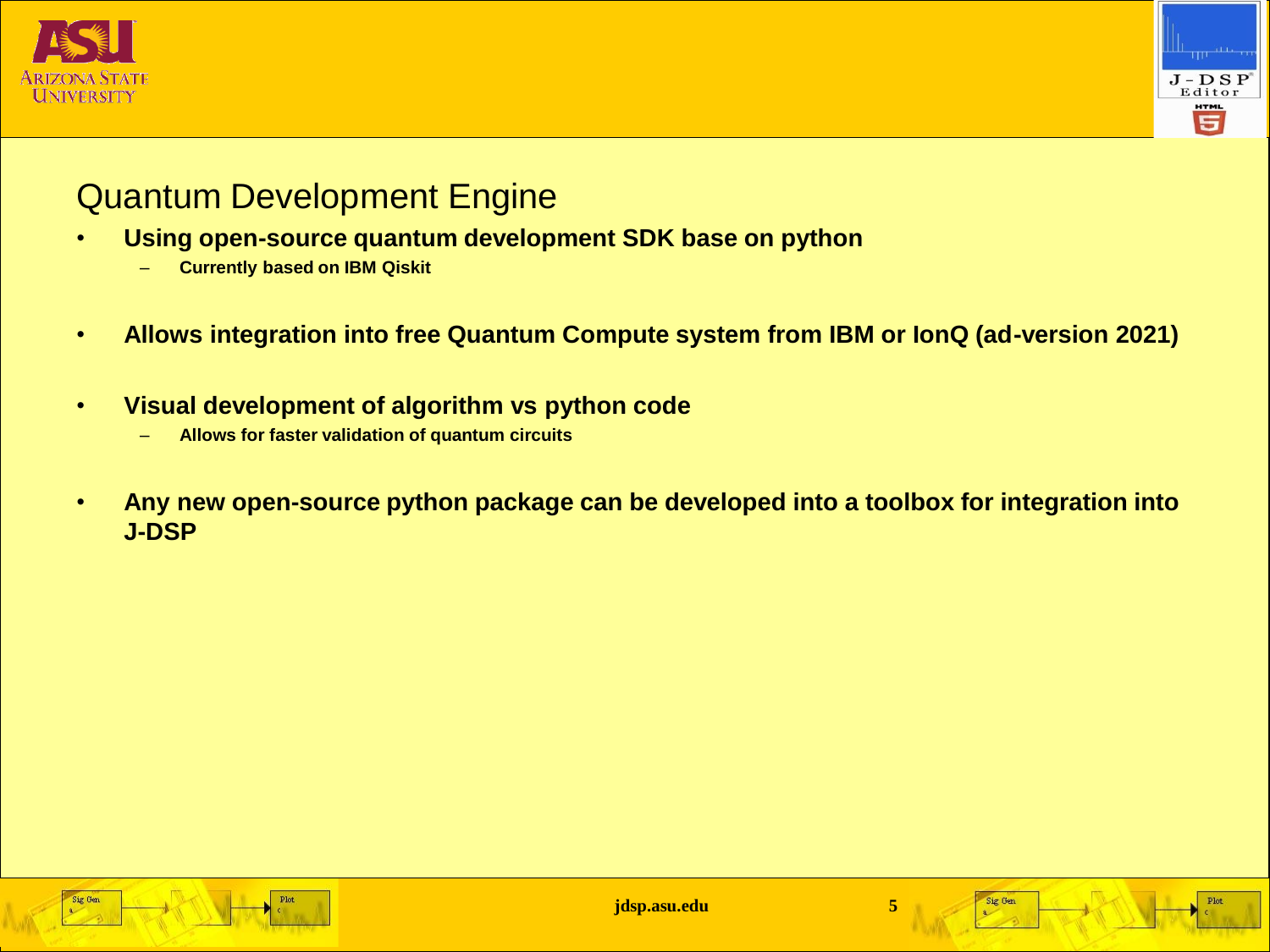



## PLANNED ASSESSMENT

- **J-DSP assessment will be made through online forms and feedback from the students using the software in courses.**
- **The online exercises and labs performed on J-DSP software will automatically store qualitative as well as quantitative data over the network.**
- **Feedback forms students are collected in form of general assessment.**
- **The users fill out and submit such forms instantaneously. The feedback data can also be accessed by links provided on-line.**



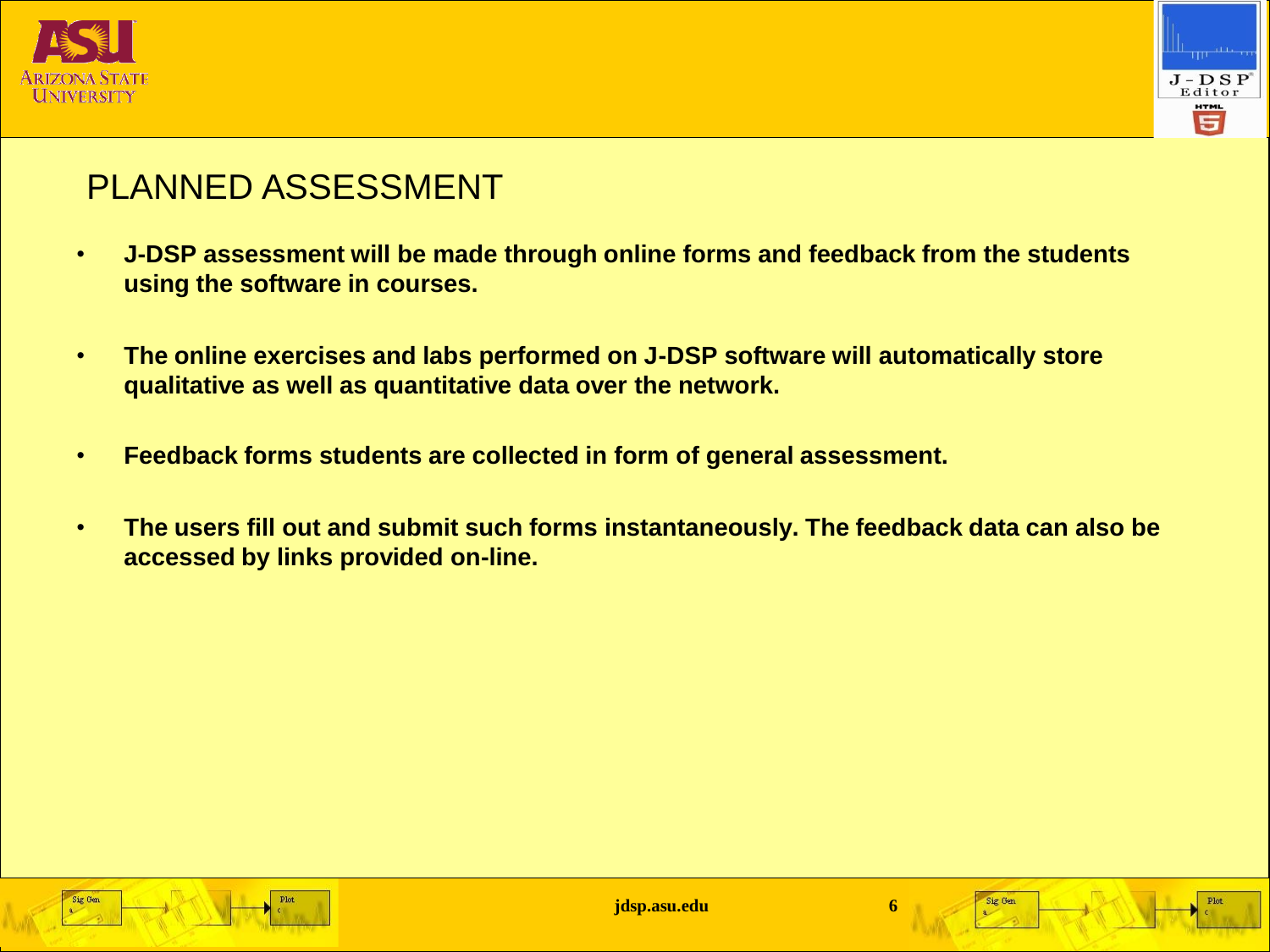



## **CONCLUSION**

- **The new software allows users to interact with new quantum algorithm techniques**
- **This gives them new opportunities to interact with various quantum hardware or local simulator for quantum machine learning.**
- **Interfacing with remote devices makes it a powerful tool in tracking the habits and daily activities of the user.**
- **Students will be exposed to Quantum Computing on a user-friendly platform**
- **We will disseminate in the DSP class and other UG classes**
- **We will perform assessment.**